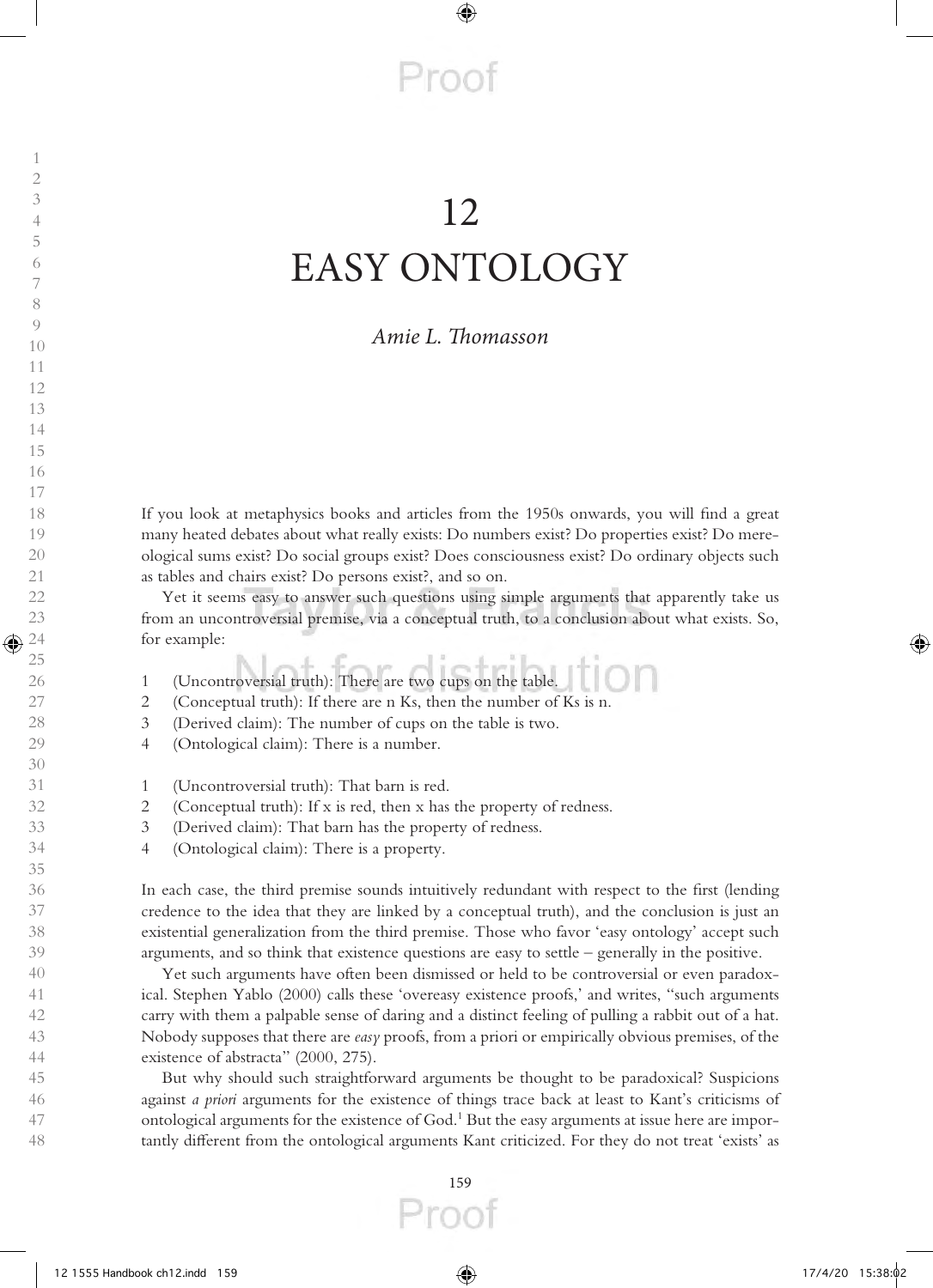⊕

a predicate, and adding reference to entities like numbers and properties (unlike adding reference to God) 'conservatively extends' the prior theory – roughly, not altering the theory's take on the causal order (see Schiffer 2003, 52–61).

In the contemporary context, as Yablo (2000) brings out, easy arguments are thought to be paradoxical largely because they appear to conflict with the widely accepted 'Neo-Quinean' methodology for addressing existence questions. The Neo-Quinean approach dominated metaphysics from the mid-twentieth century through the early twenty-first – so much so that the approach has also simply been labeled "mainstream metaphysics" (Manley 2009, 4).<sup>2</sup> Tracing their approach back to Quine's influential article, "On What there Is" (1948/1953), Neo-Quinean 'mainstream metaphysicians' hold that we are ontologically committed to, and only to, what we must quantify over in order to render the statements of our best theory true. On this approach, answering an existence question is difficult. It requires, first, establishing one's theory as the 'best total theory.' Since competing ontological theories are generally (according to all disputants) not distinguished empirically, and so don't differ in their empirical adequacy, this generally means establishing that the favored theory has other 'theoretical virtues,' such as explanatory power and parsimony of ontology or ideology. Second, it is thought to require establishing that the entities in dispute *must* be quantified over to render the statements of the theory true – and so that there is no viable *paraphrase* that would do the job as well. As a result, on this model, arguing that numbers or properties exist, say, is no easy matter to be settled via trivial inferences. Instead, it requires extensive debates about which is the best 'total theory,' and about the adequacy of various strategies to paraphrase away apparent reference to them.

Easy arguments, however, are in tension with the standard Neo-Quinean way of arguing about existence questions. As Thomas Hofweber puts it, "How can it be that substantial metaphysical questions have apparently trivial answers, answers that are immediately implied by ordinary everyday statements that we all accept and that apparently are not disputed among those who disagree about ontology?" (2005a, 260). Given the dominance of the neo-Quinean approach, it was once fairly common to assume that one must reject the easy arguments, 'show where they go wrong.' Yablo, for example, simply assumes that the easy arguments must go: "I am going to assume without argument that [accepting easy arguments] is out of the question. Our feeling of hocus-pocus about the 'easy' proof of numbers (etc.) is really very strong and has got to be respected" (2000, 278).

Easy arguments have been important, then, not merely because they seem to answer existence questions, but also because this appearance raises important methodological and metaontological questions that call into question a way of approaching existence questions that was so dominant as to be virtually unquestioned for decades. Those questions include: How are we to go about answering existence questions? Does answering them require extensive, hard to settle, debates about which 'total theory' has the greatest virtues, and whether the relevant talk can be successfully paraphrased? Or are such extended 'deep' debates in ontology somehow deeply misguided, since existence questions are answerable easily?

#### **1 A brief history of easy arguments**

Easy arguments, particularly in the philosophy of mathematics, are often traced back to Frege. Frege held that the ontological category of *object* is simply the correlate of the logical category of *proper name* (Dummett 1973/1981, 55–6), where proper names are taken to include all singular terms. Proper names, on Frege's view, must be associated with a criterion of identity, and for this he appeals to Hume's idea: "When two numbers are so combined as that the one has always an unity answering to every unity of the other, we pronounce them equal" (Frege



↔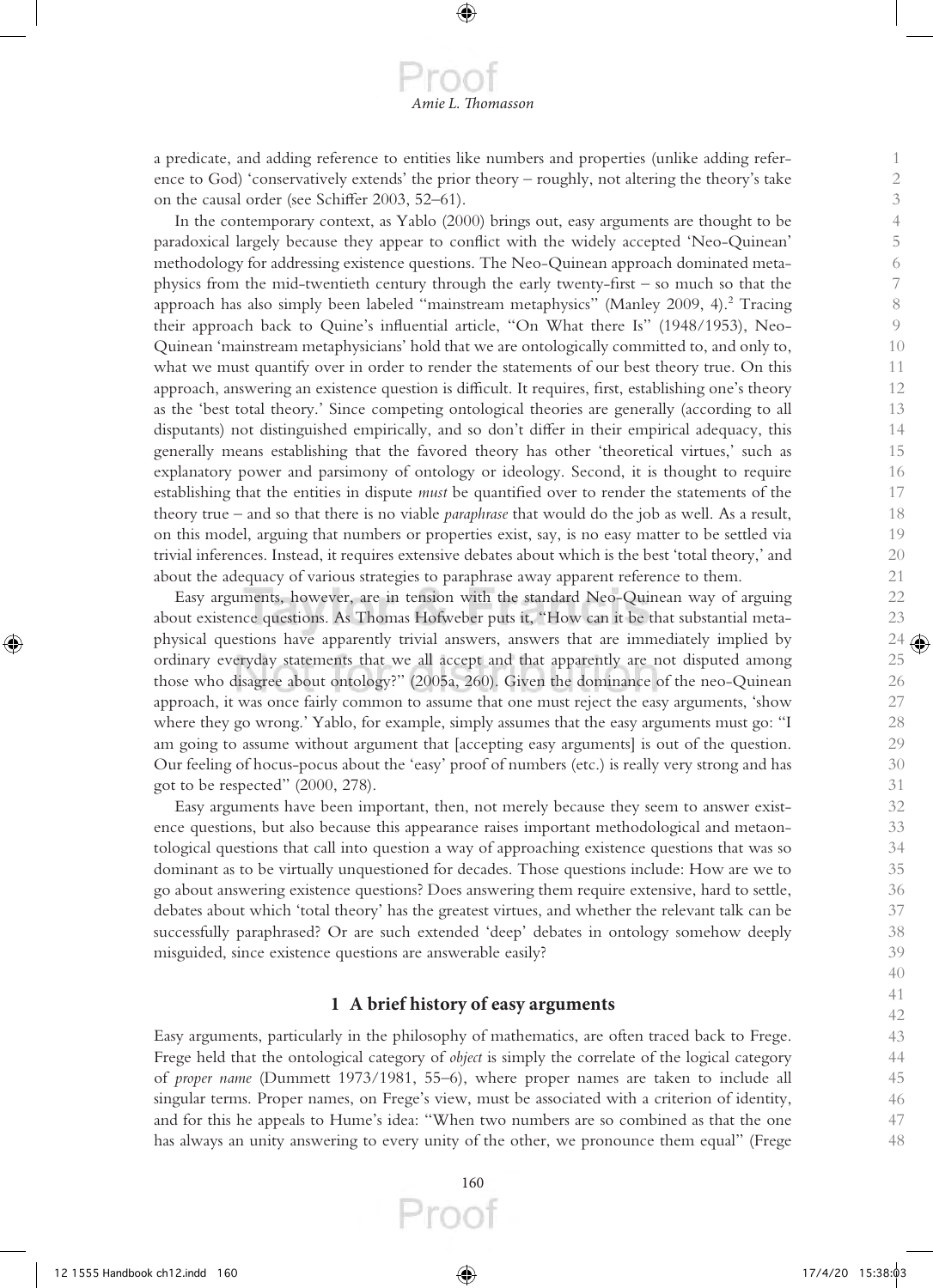$\bigoplus$ 

1884/1968, sec 62). Bob Hale suggests that the Fregean idea that in general our ontological categories are correlates of the "categorization of the types of expressions by means of which we refer to them" (2010, 403) leads to a deflationary approach to existence questions. For we can argue for the existence of entities of a certain kind just by arguing that there are true atomic statements (say, 'The number of cups equals the number of saucers') in which the relevant expressions function as singular terms (2010, 406). Hale puts it as follows, "Under the Fregean approach, questions about the existence of entities of this or that kind are transformed into questions about *truth* and *logical form –* are there true statements [of the right form] incorporating expressions of the appropriate logical type?" (2010, 406).

Another historical source of easy arguments is Carnap's work on existence claims taken in what he called the 'internal' sense – questions about the existence of certain entities asked *within* a given linguistic or conceptual framework. Carnap famously held that such internal existence questions could be answered straightforwardly, either by 'logical' (broadly: analytic) methods (for questions like "Is there a prime number greater than a hundred?" (1950/1956, 208–9)) or by empirical methods (for questions like, "Are unicorns and centaurs real or merely imaginary?" (1950/1956, 207)). Even a general claim such as "There are numbers," Carnap suggests, "follows from the analytic statement 'five is a number' and is therefore itself analytic" (1950/1956, 209). Similarly, "there are propositions" follows from "*That Chicago is large* is a proposition" and is "analytic … and even trivial" (1950/1956, 210). Any further questions about the reality of entities of various kinds, Carnap held, are either – taken literally – ill-formed pseudo-questions, or can be reinterpreted as practical questions about whether or not to adopt a certain linguistic framework.

In the contemporary debate, easy arguments were first raised explicitly in the philosophy of mathematics, and were directly inspired by Frege. Bob Hale and Crispin Wright (Hale and Wright 2001, 2009; Wright 1983) develop and defend a 'neo-Fregean' or 'abstractionist' position in the philosophy of mathematics. Building on Frege's idea that objects are just the correlates of singular terms, Bob Hale argues that one can argue for the existence of numbers as follows "If … there are true statements incorporating expressions functioning as singular terms, then there are objects of some corresponding kind. If the singular terms are such that, if they have reference at all, they refer to numbers, there are numbers" (2010, 406). Hale and Wright (again following Frege 1884/1968, Section 63–5) make use of Hume's Principle, expressed more formally as: The number of  $ms$  = the number of ms iff the ns and ms are equinumerous. They take this to be a conceptual truth which enables one to argue as follows:

- The cups and saucers are equinumerous.
- The number of  $ns$  = the number of ms iff the ns and the ms are equinumerous.
- The number of cups  $=$  the number of saucers.

Since the conclusion is a true identity claim, they argue that the singular terms in it ('the number of cups,' 'the number of saucers') must refer, and so we can conclude that there are numbers. Oystein Linnebo (2018) develops a more recent 'abstractionist' approach in this tradition. He begins from "the Fregean idea that an object, in the most general sense of the word, is a possible referent of a singular term," so that the question 'what objects are there?' may be answered by addressing what forms of singular reference are possible (2018, xii). He goes on to argue that singular reference is easy to achieve, giving us an easy ontology of numbers, considered as 'thin' objects.

Stephen Schiffer (1994, 1996, 2003) broadens the applications of easy arguments substantially. Schiffer's driving concern is in the theory of meaning, and his central aim is to give a deflationary ontology of propositions considered as 'pleonastic entities.' But (in part to warm us  $\leftrightarrow$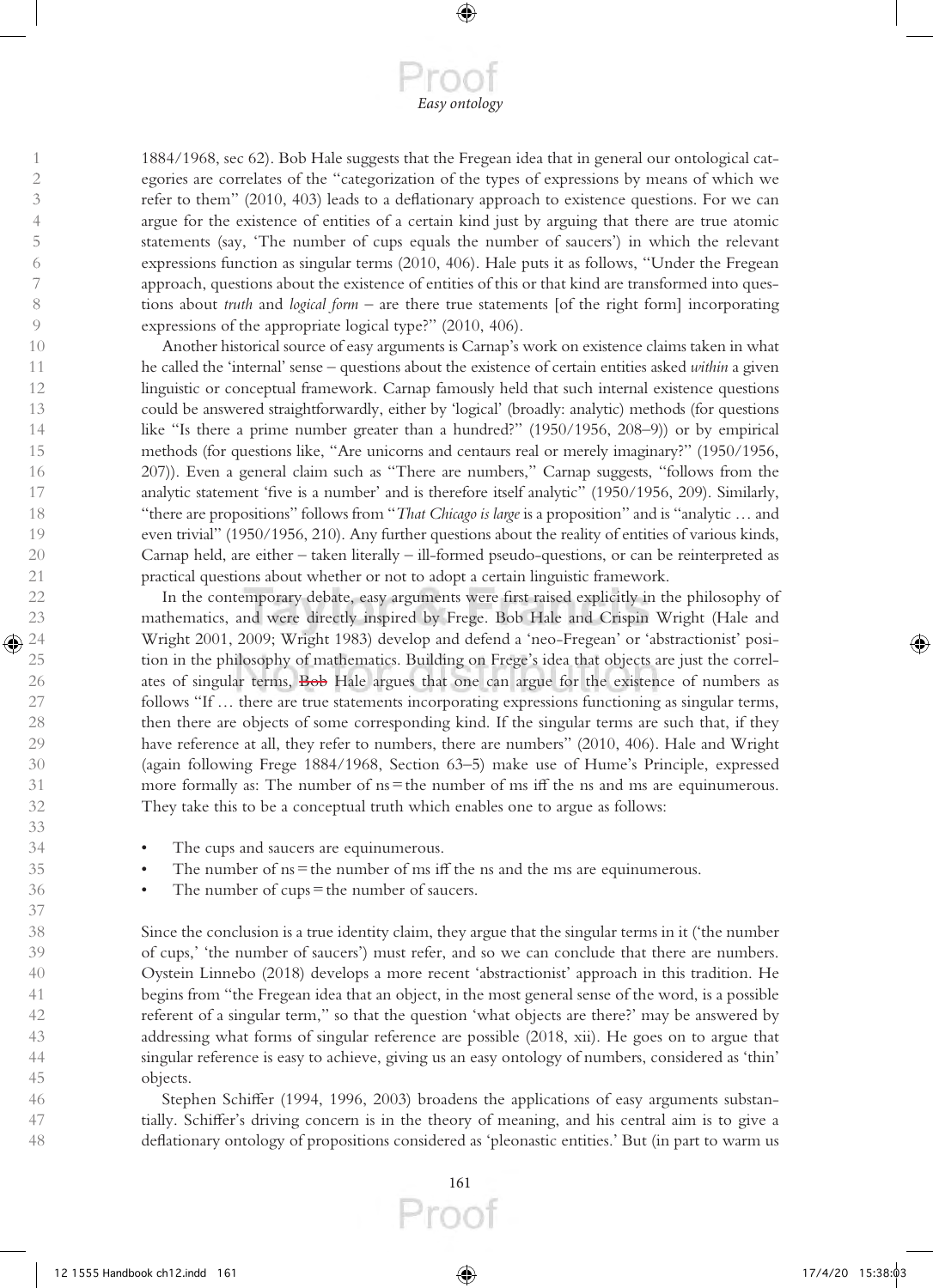⊕

up to the idea of pleonastic entities and provide a clear exposition of them) he also provides easy arguments for the existence of properties, events, states, and fictional characters. Unlike the neo-Fregeans, Schiffer does not require that we make use of an identity statement to infer that the relevant singular terms refer; we may simply make arguments like the following:

1 Lassie is a dog.

2 *That Lassie is a dog* is true (Schiffer 2003, 71)

Schiffer treats these as pleonastic 'something from nothing' inferences. They are pleonastic since (2) is intuitively redundant with respect to (1): Someone who said "Lassie is a dog and it *that Lassie is a dog* is true" would seem to be just pretentiously repeating themselves. They are 'something from nothing' inferences since we begin in (1) with no terms that even aim to refer to propositions (only to a dog), and yet can derive a true sentence in (2) with a new singular term ('*That Lassie is a* dog') which, as Schiffer puts it, is apparently guaranteed to refer to a proposition – entitling us to infer that there are propositions. Yet these propositions, he insists, are merely ontologically 'lightweight' 'pleonastic' entities, entities "whose existence is secured by something-from-nothing transformations" (2003, 51), and which "have 'no hidden and substantial nature for a theory to uncover' " (2003, 63). Schiffer takes these inferences to be connected by a conceptual truth ("a truth knowable a priori via command of the concept" (2003, 52)); in this case the relevant conceptual truth would be: If P, then *that P* is true. It is worth noting that, while neo-Fregeans require that the conceptual truth be an equivalence principle (Hume's principle) and require that the derived claim take the form of an identity statement, Schiffer's pleonastic inferences have no such requirements, enabling us to broaden the sorts of entity for which we can apparently get pleonastic arguments (see Thomasson 2015, 138–9).

Amie Thomasson (2015) broadens the approach still further and aims to explicitly draw metaontological conclusions from it. Beyond accepting Schiffer's easy arguments for properties, propositions, events, states, and the like, Thomasson maintains that parallel arguments can lead us to conclusions about the existence of ordinary concrete objects. Consider disputes about the existence of composite inanimate material objects such as tables and chairs. While realists and eliminativists about tables disagree about whether there are tables, they will agree to the following statement (given in the eliminativist's 'language of refuge')<sup>3</sup>:

There are particles arranged tablewise.

Eliminativists introduce these ways of speaking to account for the truth-value of our ordinary claims apparently about tables – so we can still allow that it is true (or 'nearly as good as true') that there is a table in my dining room, and false (or 'nearly as good as false') that there is a table on my head. These paraphrases also enable eliminativists to distinguish their view from the 'madman's' view that we are all massively deceived in our table experiences. To mimic the truth-conditions of ordinary table-talk, 'there are particles arranged tablewise' is supposed to build in all of the ordinary conditions for being a table *except for the existence of composite inanimate material objects – so it is supposed to require not only certain spatial arrangements of 'particles,'* but also their joint ability to fulfill the characteristic functions of tables, the presence of whatever intentions and/or cultural contexts are thought necessary for there to be tables, and so on. Given that all of those conditions are in place, Thomasson argues, a competent speaker who has mastered use of both 'table' and 'particles arranged tablewise' is entitled to infer from 'there are particles arranged tablewise' to 'there is a table,' thereby answering the ontological question about the existence of ordinary objects. The fact that we can get easy arguments for ordinary



⊕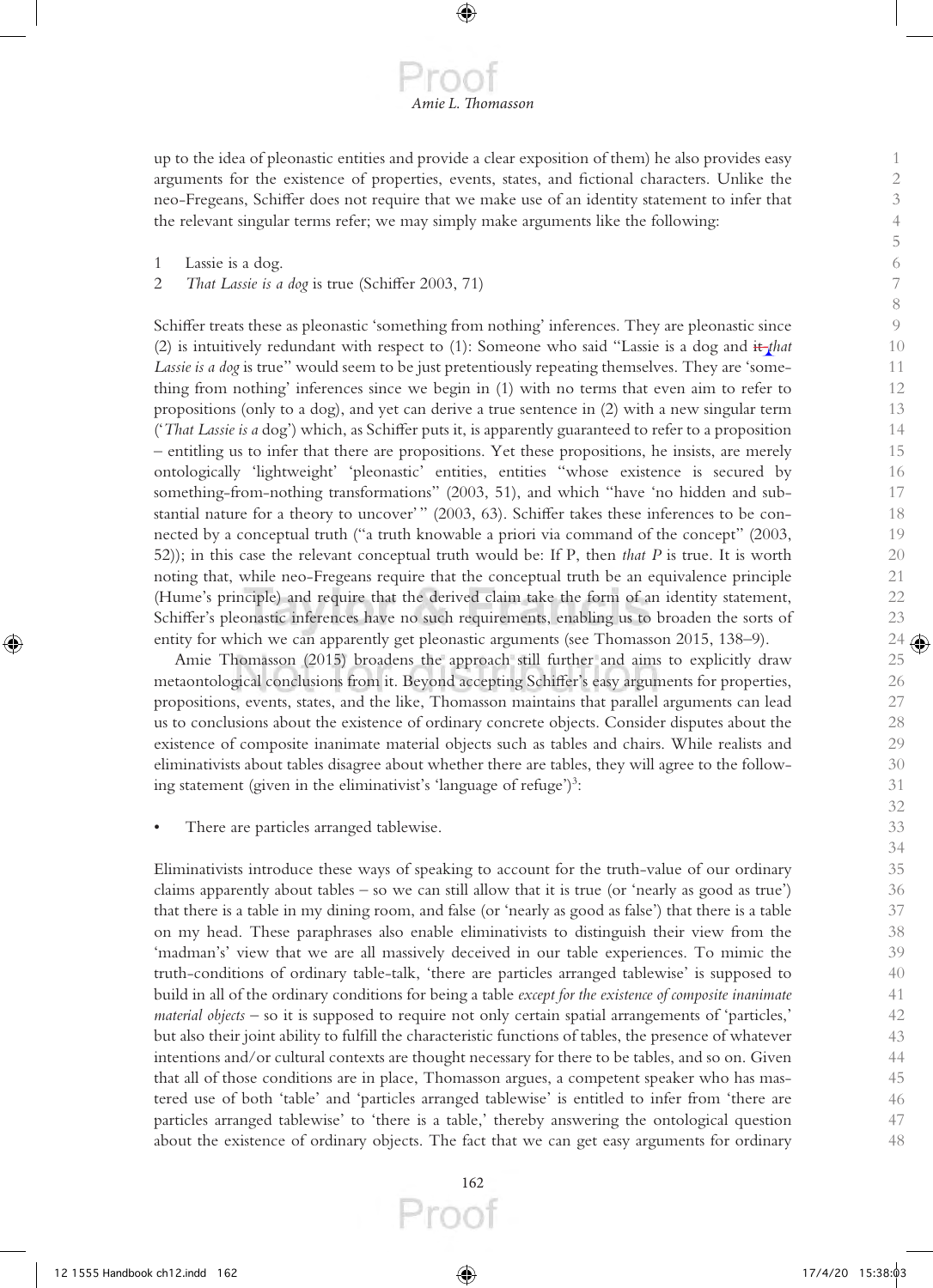$\bigoplus$ 

concrete objects (as well as events and states), Thomasson argues, shows that we should not think that the entities we can become committed to via easy arguments have some lightweight or reduced ontological status – and she accordingly drops Schiffer's term "pleonastic entity." Instead, she insists, these arguments lead us to conclusions that the disputed entities exist in the only sense that has sense (2015, Section 3.3). Thomasson also argues that in many cases we do not need to make such inferences to answer existence questions: often we can just make use of our conceptual competence (say, with 'table') and go have a look in the restaurant to know that there are tables. But whether the existence questions are answered via trivial inferences or ordinary observation, Thomasson follows Carnap (on internal questions) in insisting that wellformed, answerable existence questions can be answered by nothing more mysterious than straightforward empirical and conceptual work – this is another sense in which answering existence questions is 'easy.' Thomasson explicitly draws a metaontological conclusion from this: that the neo-Quinean debates about what (*really*) exists are misguided.

#### **2 The importance of easy ontology**

Easy ontological arguments are important both to first-order philosophical problems and, more broadly, to methodological and metaphilosophical concerns. At the first-order level, they are relevant to resolving old debates about such things as numbers, propositions, or properties. Their relevance here is not merely that they give us a straightforward answer ('yes') to the question of whether such things exist. Taking an easy ontological approach also is thought to bring clear benefits in solving problems about how we could come to *know about* such entities. Indeed in the philosophy of mathematics, the original motivations for a neo-Fregean position were largely epistemological (see Hale and Wright 2009). There have been longstanding problems in the philosophy of mathematics about how we could possibly come to know about numbers and other mathematical objects given that, as Hale and Wright put it, such entities "do not, seemingly, participate in the causal swim" (2009, 178). Neo-Fregeans aim to approach the problem of how we could come to *know* mathematical entities "by reference to an account of how meaning is conferred upon the ordinary statements that concern such objects" (2009, 178–9). For on the easy ontological model, we do not need to 'peer into' a Platonic heaven to discover whether certain numbers are identical – we need only be inducted into a way of speaking by adopting certain implicit definitions that entitle us to make inferences, say, from the fact that the cups and saucers are equinumerous, to conclude that the number of plates equals the number of saucers. As long as we can have a non-mysterious account of how we know, e.g., that the cups and saucers are equinumerous, we can have a non-mysterious account of how we can come to know 'the identities and distinctions' among numbers (Hale and Wright 2009, 179). The full neo-Fregean story indeed aims to go further in showing how to recover other mathematical knowledge as well (see Hale and Wright 2009, 180).<sup>4</sup>

In Schiffer's work, the most direct concerns are with defending a 'face value' theory of propositions as an important contender in theories of content. But epistemological concerns also play a role here. For once we have a pleonastic account of certain entities (propositions, properties, etc.),

the account in these terms is used to show how our knowledge of something-fromnothing entailments (e.g. if Lassie is a dog, then Lassie has the property of being a dog) is a priori conceptual knowledge, thus explaining how we're able to have knowledge and reliable beliefs about these sorts of entity.

*(2003, 3)*



↔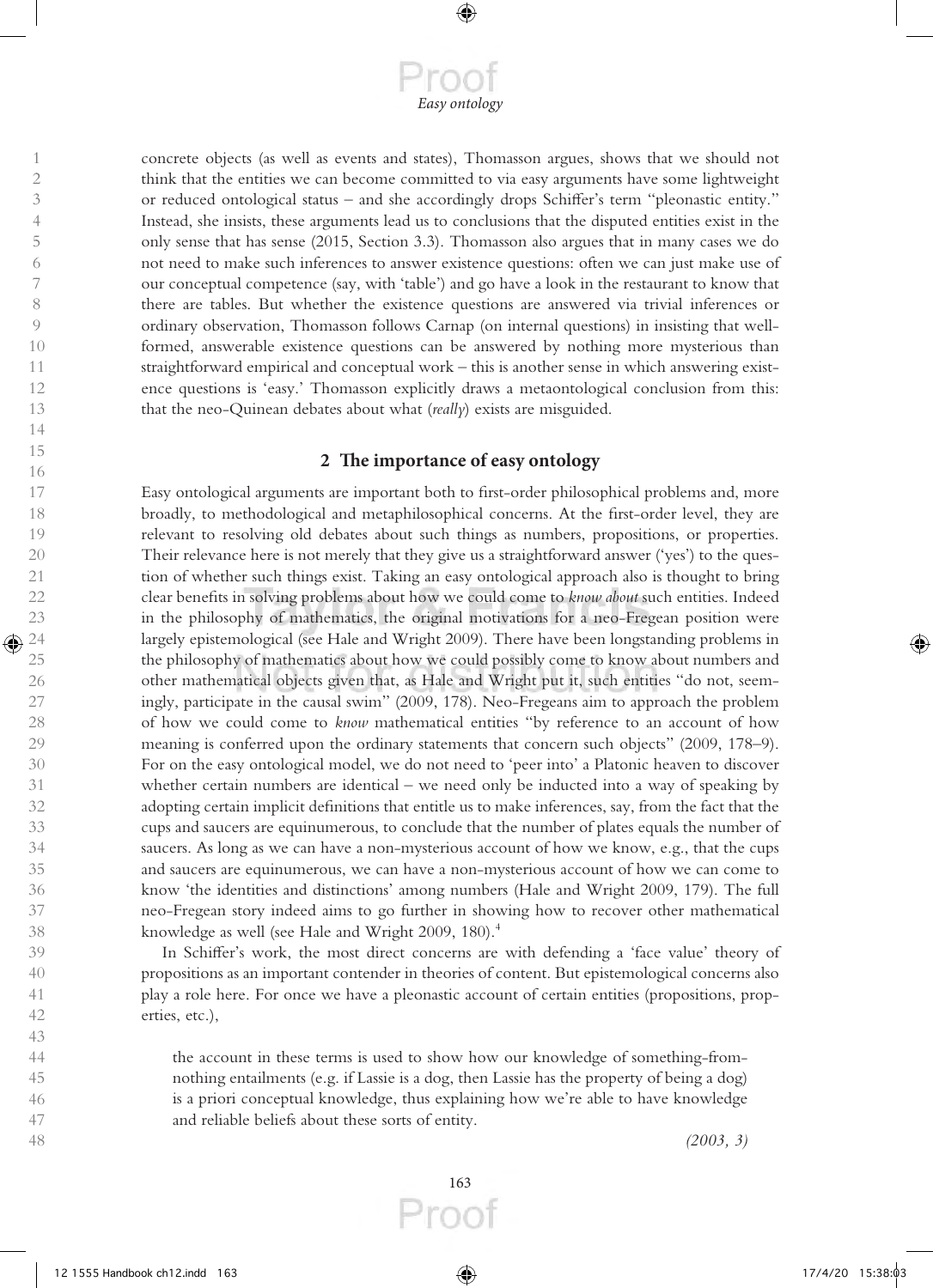⊕

Similarly, an important point Schiffer raises in favor of the pleonastic account of fictional characters is that it enables us to answer the question of how it is possible for us to have knowledge of fictional entities (2003, 52). Epistemological concerns are again at the forefront in Thomasson's development of easy ontology. For on her view, easy inferences enable us to acquire knowledge of such things as modal facts and properties – thereby resolving the long-standing problems of modal epistemology (Thomasson 2018 and 2020).

The most significant impact of easy arguments, however, has to do with their relevance to methodological and meta-philosophical issues. Most particularly, the availability of easy arguments raise questions about whether the existence questions are suitable topics for 'deep' philosophical debate. Here again, the underlying motivations are epistemological. For accepting easy arguments for the existence of various disputed entities – and accepting that we never need more than empirical and/or conceptual methods to answer those existence questions that are well-formed and answerable – demystifies the epistemology of metaphysics. Thomasson argues (2015, 2017) that the Neo-Quinean approach makes the epistemology of metaphysics completely mysterious. Its defenders typically insist that the answers to the relevant existence questions cannot be known through conceptual nor straightforward empirical means – they are (in Theodore Sider's phrase) "epistemically metaphysical" (2011, 187). Some aim to defend their views by appeal to general metaphysical principles, but it remains unclear how these are to be known. Others appeal to the 'theoretic virtues' exhibited by the favored theory. But Bennett (2009) and Kriegel (2013) present detailed analyses in which prominent competing theories simply trade off one theoretic virtue for another, leaving doubt that comparisons of theoretic virtues can settle many metaphysical disputes. Neo-Quinean metaphysicians tend to respond to concerns about epistemological mystery by insisting that there is only a difference of degree between ontological theories and scientific ones. As Sider puts it "as a general epistemology of metaphysics I prefer the vague, vaguely Quinean, thought that metaphysics is continuous with science," with metaphysics and science employing many of the same criteria for theory choice, though he admits that "metaphysical inquiry is by its nature comparatively speculative and uncertain" (2011, 12). Yet there are crucial differences between rival metaphysical versus scientific theories that should not be ignored. For it is rare for competing scientific theories to be equally empirically adequate; on the other hand, it is rare for rival ontological theories to *differ* in their empirical adequacy or predictions (Paul 2012, 12). Where the theoretic virtues other than empirical adequacy are concerned, it is very much open to doubt that these are truthconducive (Bricker, forthcoming).5

In short, one important consequence of accepting easy ontological arguments is that it helps make it non-mysterious how we can come to have knowledge of certain disputed entities (including numbers, properties and other abstracta, modal facts and properties, etc.), and – more broadly – how we can come to have knowledge in ontology – knowledge of what exists. While easy arguments threaten the neo-Quinean approach, they also give us hope for a less mysterious epistemology for metaphysics.

#### **3 Objections to easy arguments**

Easy arguments are intuitively acceptable – even obvious. The moves that take us from the premise to the conclusion, as Schiffer nicely points out, seem intuitively redundant. Given their apparent obviousness and acceptability, why would anyone reject them?

As mentioned at the outset, one reason such arguments are often rejected, or simply assumed to be "out of the question" (Yablo 2000, 278) is that the idea that existence questions could be answered easily conflicts with the dominant neo-Quinean approach to addressing existence

⊕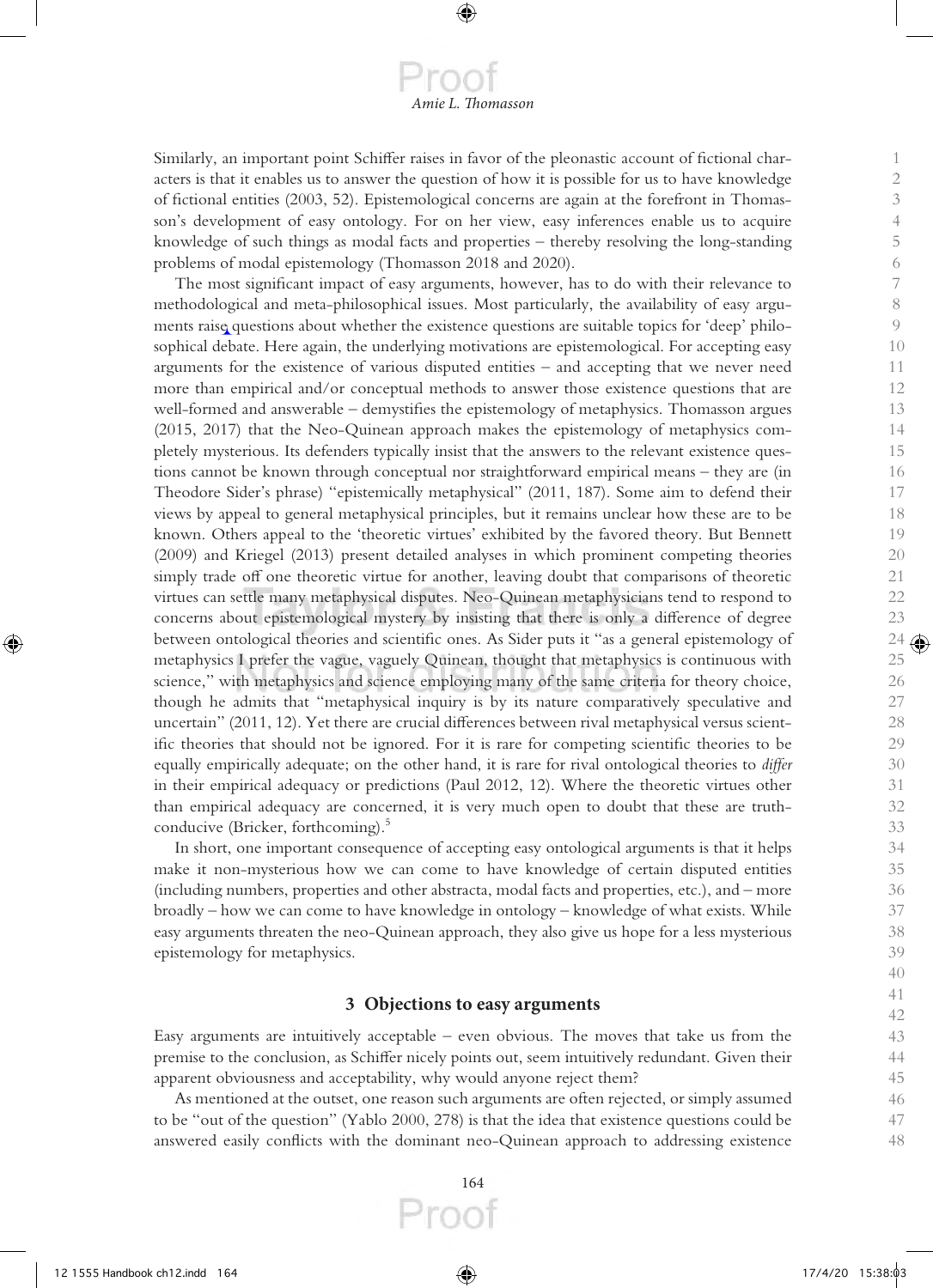$\bigoplus$ 

questions, which takes these to be "substantial metaphysical questions" (Hofweber 2005a). But despite its popularity, one should not be so quick to assume that the neo-Quinean approach is correct – or one we should embrace. For, as mentioned above, it leads to epistemological mysteries and an apparent rivalry with science (didn't we think it was the job of the natural sciences to tell us what exists?). Moreover, in practice the approach has led to nothing but an overwhelming and ever-diverging set of opinions about 'what really exists,' without the disputants even agreeing on a methodology that would tell us how such debates can be resolved. The move from: 'Neo-Quinean ontology is right' to 'Easy arguments must have gone wrong somewhere' could only even look acceptable in a context in which the neo-Quinean approach was dominant and unquestioned. But in the new era of metametaphysical debates, that is no longer the case, and the neo-Quinean approach has been subjected to sustained and important lines of criticism in recent years that cannot be merely ignored.<sup>6</sup> Assessing easy ontological arguments requires more of substance than just noting the conflict with neo-Quinean methodology.

Both Yablo and Hofweber take up this challenge, offering targeted assessments of where easy arguments go wrong – and why (despite appearances) they don't really give us ontological conclusions that could render neo-Quinean arguments out of place. Yablo's idea (developed in various ways in his 1998, 2000, 2001), is that the conclusions of easy arguments should not be taken seriously as assertions of existence – for they are implicitly in the scope of a fiction or game of make-believe (or are simulating, metaphorical, or otherwise non-literal). As Yablo puts it "the *a priori* approach to existence questions is undermined by doubts about literality" (2000, 276). Childhood games of make-believe (on Kendall Walton's 1990 influential analysis) often involve props (like pats of mud) and principles to generate make-believe truths (such as: where there is a pat of mud, pretend there is a pie). Fictionalists aim to give a similar analysis of easy arguments. What an easy ontologist treats as a conceptual truth ("if there are n Ks, then the number of Ks is n"), a fictionalist treats as such a generative principle in a game of make-believe (Yablo 2001, 77). As a result, the fictionalist holds that the conclusions of easy arguments don't give us genuine ontological claims, but only a *pretense –* and so easy arguments don't answer ontological questions. Thomasson (2013 and 2015, Chapter 5) replies extensively to the fictionalist threat. She argues that the fictionalist only begs the question against the deflationist who accepts easy arguments. Moreover, she argues that fictionalists face the daunting challenge of contrasting the allegedly fictional uses of the terms in question ('number,' 'property,' etc.) with literal uses, and that deflationists can offer a better account of the discourse.

Another attempt to diagnose where easy arguments 'go wrong' is developed by Thomas Hofweber (2005a, 2005b, 2007). Hofweber appeals to work in linguistics to argue the new noun terms introduced in easy arguments (e.g., 'number') are merely introduced to bring in a 'focus effect.' That is, when we shift from saying 'There are two bagels on the table' to 'The number of bagels is two,' this focuses our attention on *quantity* (how many bagels) rather than on other aspects of content (such as: what's on the table). As a result, Hofweber argues, such terms do not 'have the function of referring,' and the quantifier used in the conclusion cannot be an ontologically committing one. Hofweber thus distinguishes two uses of the quantifier: an 'internal' or 'inferential role' use (which he claims is at work in the conclusions of easy arguments), and an 'external' or 'domain conditions' use, which is existentially committing. This enables him to diagnose the 'puzzle' of ontology by holding that easy arguments only give us conclusions that use the *internal* quantifier, whereas genuine existence questions must be answered using the *external* quantifier. For further discussion of and response to these arguments, see Brogaard (2007), Moltmann (2013), Balcerak Jackson (2013), Felka (2014), and Thomasson (2015, Chapter 9).

 $\leftrightarrow$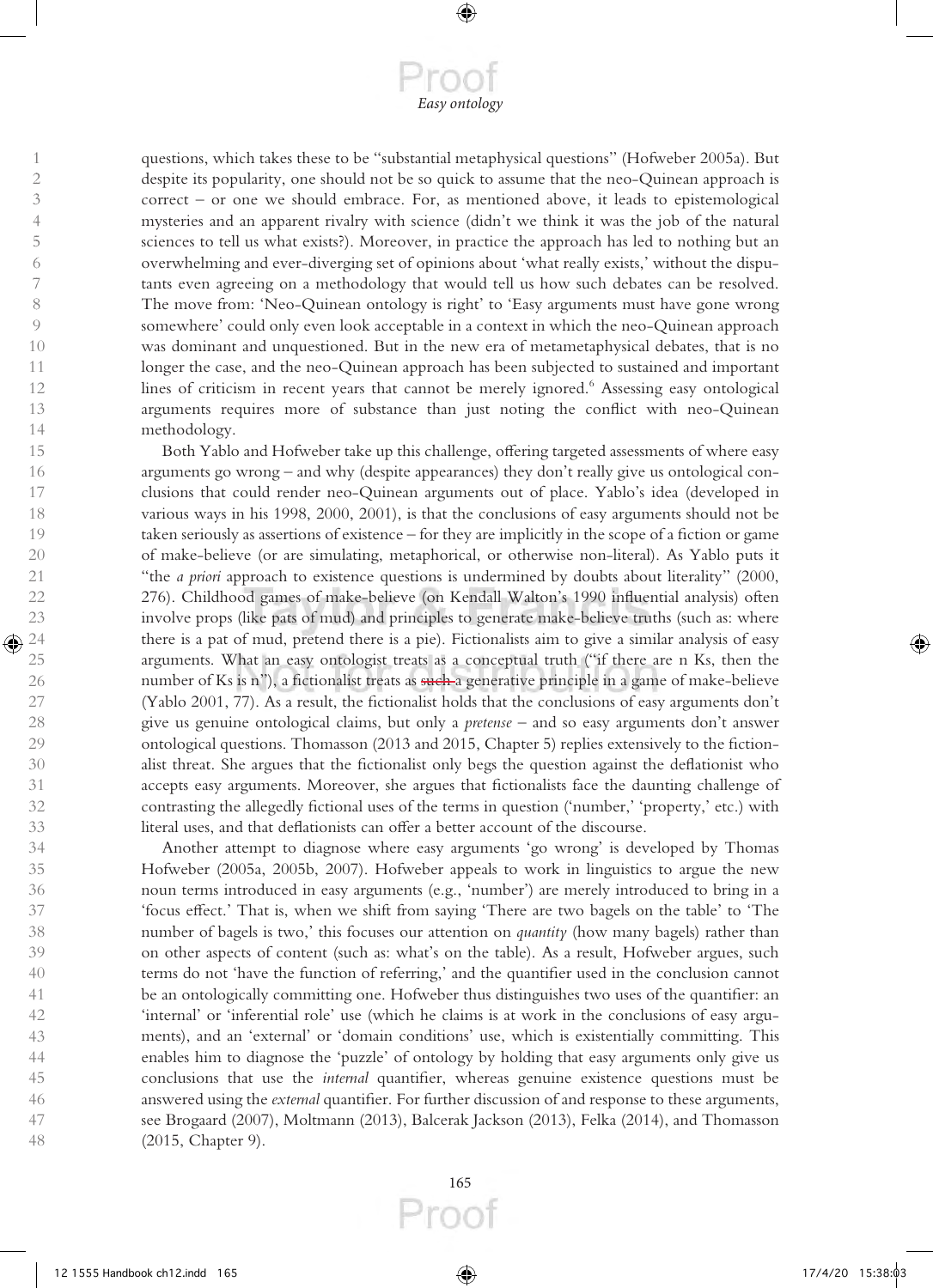⊕

Beyond these targeted attempts to show where easy arguments 'go wrong,' there are more global sources of resistance. One of the most venerable sources of resistance to easy ontological arguments is the idea that the (supposed) implicit definitions or conceptual truths used in easy arguments may keep 'bad company' with principles that are clearly problematic. This form of argument was first raised against neo-Fregean arguments in the philosophy of mathematics, and has generated a large literature.<sup>7</sup> The original idea was that, while neo-Fregean arguments for numbers rely on Hume's Principle, other principles with a similar form notoriously lead to trouble.<sup>8</sup> More generally, the problem for easy ontological arguments is that existence-entailing conditionals that superficially look like the conceptual truths in easy arguments can lead to outright contradictions or conflicts with known facts. Completely general principles for introducing properties, for example, may lead to contradiction. If we accept a principle that says: "If there is a description, then there is a property corresponding to that description," then we run into trouble with the description 'being a property that doesn't apply to itself.' Or (as Schiffer argues (2003, 53) suppose we introduce an implicit definition for a new term 'wishdate' as follows: "If x wishes for a date, then x gets a wishdate," where a 'wishdate' is understood as "a person whose existence supervenes on someone's wishing for a date, every such wish bringing into existence a person to date" (Schiffer 2003, 53). This implicit definition then seems to entail, falsely, that whenever someone wishes for a date, a person pops into existence.

To reply to bad company arguments, defenders of easy arguments must find a way to draw the line between (purported) conceptual truths that are acceptable and can be used in nonproblematic something-from-nothing inferences, and those that are unacceptable – and to do so without being ad hoc*.* One prominent strategy (carefully developed in Schiffer 2003, Chapter 2) is to require that the concepts introduced be 'conservative extensions' of the prior theory, roughly in the sense that they do "nothing to disturb the pre-existing causal order," as described by the prior theory (Schiffer 2003, 55). Introducing proposition talk by allowing that, if Lassie is a dog, then the proposition that Lassie is a dog is true, does nothing to alter our take on the causal order. By contrast, it does alter our take on the causal order if we introduce 'wishdate' talk by allowing that, if Joanne wishes for a date, then some person pops into existence. Thomasson (2015, Chapter 8) develops a strategy for replying to bad company arguments that involves thinking about what it would take to (just) extend a language. She motivates requirements along these lines, requiring that legitimate existence-entailing conditionals can be seen as "object-language reflections of rules of use that could successfully and minimally introduce new terms or concepts to a (previously) more restricted language" (2015, 260) – that is, introduce them in ways that are learnable, and that ensure they don't add any new empirical commitments, only an enriched language (including sufficient coapplication conditions to enable us to make judgments of identity and distinctness for things of the kind).

More recently, some have objected to easy arguments by suggesting that even if such inferences look obvious, they may be subject to 'defeaters' (Eklund 2017; Korman 2019), so that serious metaphysical debate may be as relevant as ever in defeating the entitlements or assessing putative defeaters. Such claims raise interesting questions about whether (if the easy arguments are based on conceptual truths) they are really subject to 'defeat' in ways that empirical claims are (for discussion see Thomasson 2019). Other questions include whether (some or all of) the principles that the easy ontologist takes to be conceptual truths express *correctness rules* or mere '*rules of evidence*' (Yablo 2014, 495–6) that can be over-ridden (for discussion and response see Thomasson 2014).

Perhaps the most general source of resistance to easy arguments comes from resistance to the idea that there are the needed conceptual or analytic truths to take us from the uncontroversial truth to the ontological conclusion. For, given Quine's influential arguments in "Two Dogmas

⊕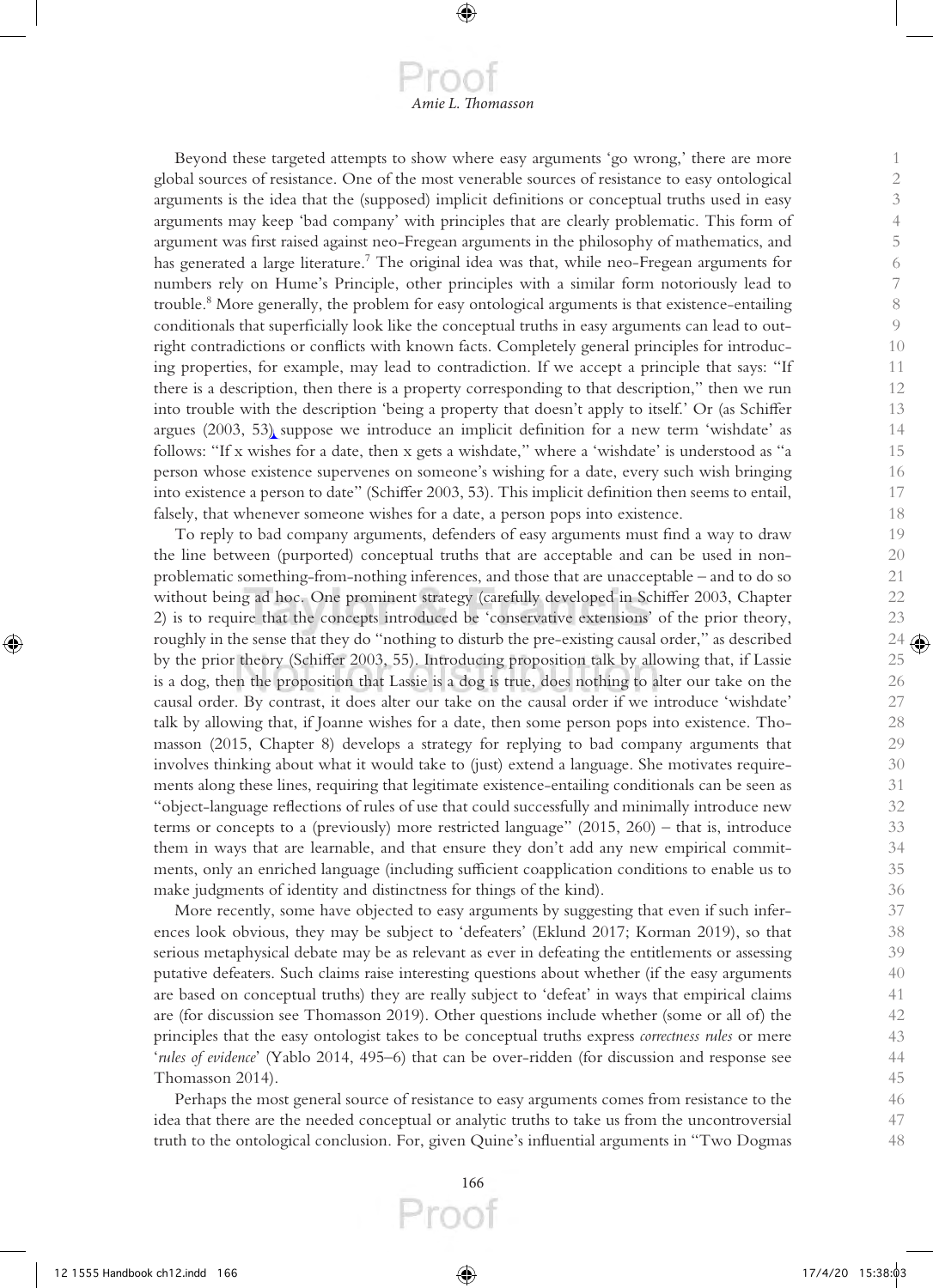$\bigoplus$ 

of Empiricism" (1951/1953), it has become commonplace to reject the idea that there are any analytic truths. Timothy Williamson (2007) has more recently raised other arguments against the idea that there are any analytic truths. Those who accept easy inferences then have two options. They may (with Jonathan Schaffer 2009, 360) take the easy claims of existence to be just 'obvious' or 'compelling,' or even to have a kind of Moorean certainty that trumps any philosophical claims to the contrary – without taking them to be inferences based on an analytic or conceptual truth. Or they may defend the idea that there are (something like) analytic or conceptual truths in the sense in which they are needed to make the easy arguments. Thomasson takes the latter route, responding to Quinean arguments against analyticity (in her 2007) and to Williamson's arguments (in her 2015). On Thomasson's view, all one needs to legitimate the easy arguments is a view on which "*mastery* of relevant linguistic/conceptual rules governing the terms/concepts employed in the inference, plus knowledge of an undisputed truth, *licenses or entitles* one to make the relevant inference using those terms, without the need for any further investigation" (2015, 233). And that, she argues, is not undermined by Williamson's arguments.<sup>9</sup>

One increasingly common line of response to easy arguments is to suggest that, even if easy arguments, as stated in English, are sound, there are deeper questions about existence suitable for debate by ontologists. We have already seen one version of this, in Hofweber's claim that there are two senses of the quantifier at work: a merely internal use in the conclusions of easy arguments, and an external use which could be used in properly answering questions about what 'exists in reality.' Cian Dorr (2007) suggests a similar idea that, in the conclusions of easy arguments for numbers and properties which say 'there are numbers/properties,' 'there are' is being used in a 'superficial' sense. On Dorr's view, this contrasts with a 'fundamental' sense of 'there are' we can use in asking 'substantive ontological questions' about whether there really are numbers or properties. Ross Cameron (2008) suggests that we distinguish questions about what *exists* (which may well be answered as the neo-Fregean suggests) from questions about what *really* exists, which "can only be settled (if it can be) by doing metaphysics" (2008, 13). The fullest development of an idea along these lines has come in the work of Theodore Sider, who allows that even those who are committed to the idea that ontological debates are 'deep' and 'substantive' and to be pursued (roughly) by neo-Quinean methods may allow that, "when applied to *English* quantification, the easy ontology picture might well be correct" (2011, 196–7). Yet deep ontological debates, he argues, might nonetheless remain sensible, since we could conduct them in a new language of Ontologese – a language "in which the quantifiers are stipulated to carve at the joints" (2011, 197). Thus, debates about the relevance of easy ontological arguments to the prospects for serious ontological debates (done in neo-Quinean fashion) also involve us in debates about whether or not one can make sense of a 'fundamental,' or 'Ontologese' quantifier and reconstruct debates about existence in those terms.

#### **4 Conclusion**

Twenty years ago, it was common to assume that easy arguments raised only the puzzle of how to pinpoint where they had gone wrong, given their apparent conflict with the dominant neo-Quinean approach to ontology. This assumption has changed. Now, an increasing number of metaphysicians accept that easy arguments, at least as expressed in English, should be accepted. In fact, growing acceptance of the idea that existence questions can be answered easily has led several non-deflationary metaphysicians to suggest that metaphysics should turn away from questions about existence to focus on some other project (Fine 2009, 158; Schaffer 2009, 357; Cameron 2010). The question of whether we should accept easy arguments for the existence of



 $\leftrightarrow$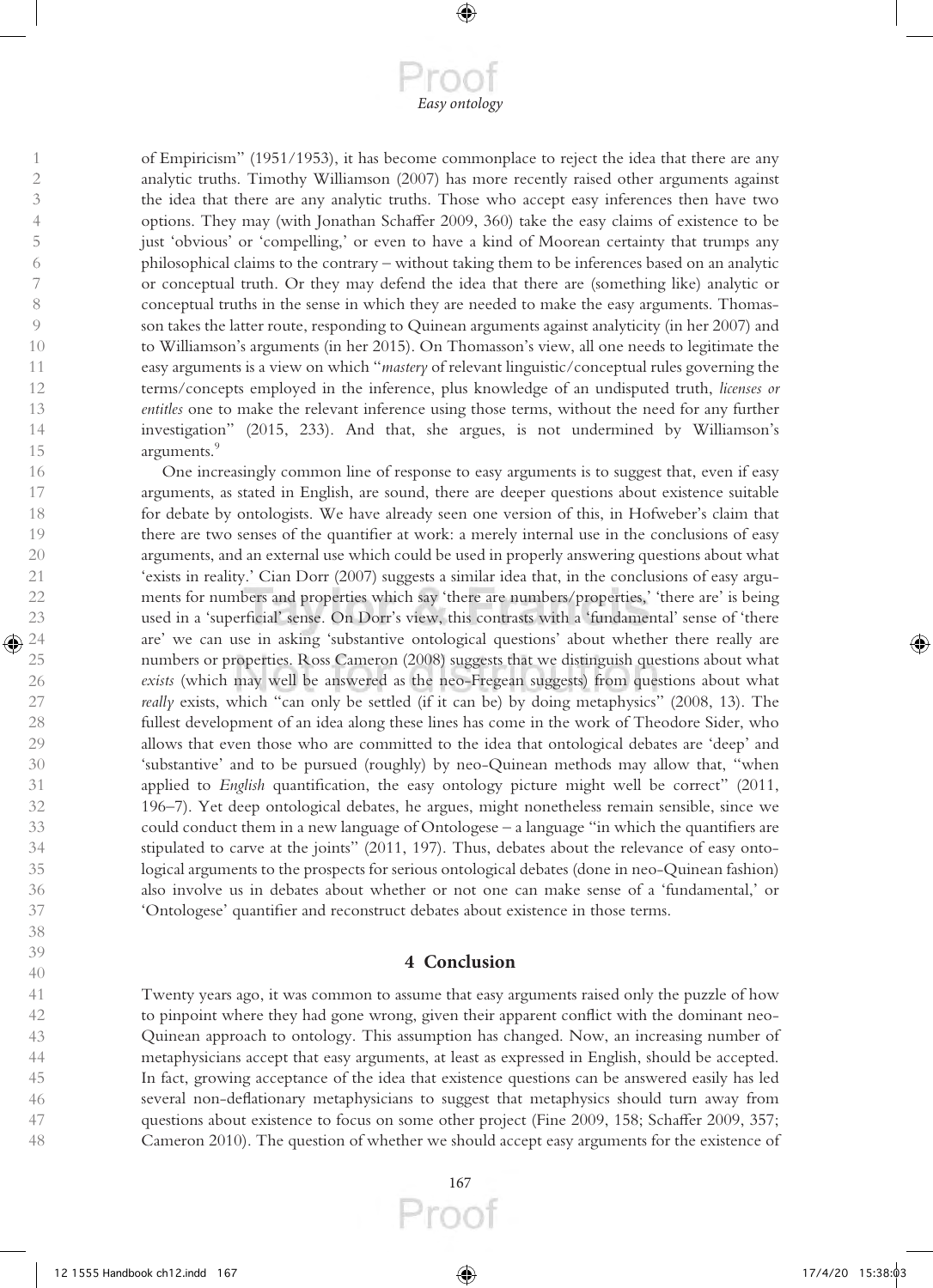⊕

disputed entities raises deep questions not only about the acceptability of a neo-Quinean approach to existence questions, but also about what we should be doing in metaphysics. For if existence questions are so easily resolved, it is hard to see them as the appropriate subject for serious and deep inquiries. Discussions of easy ontology thus bring to center stage questions about what we legitimately can and should be doing in metaphysics, and what role answering existence questions should play in our work.

#### **Notes**

- 1 And so, immediately after introducing easy arguments like those above, Stephen Schiffer memorably quips, "Maybe you feel like reading Kant to me" (2003, 52). He goes on to say what distinguishes these arguments from traditional ontological arguments for the existence of God – namely that adding reference to such things as numbers and properties may *conservatively extend* a theory whereas adding reference to God does not (2003, 52–61).
- 2 While the approach is standardly labeled as 'neo-Quinean,' it is not at all clear that it is true to the historical Quine, who (in his own words), was "no champion of traditional metaphysics" (1951, 66). For discussion see Price (2009).
- 3 This language is developed by Peter van Inwagen (1990, Chapters 10 and 11) to paraphrase talk about tables and other composite inanimate material objects. For arguments for elimination of ordinary objects such as tables and chairs, see his (1990) and Trenton Merricks' (2001).
- 4 For further discussion of the neo-Fregean approach, see Eklund (2006) and Hawley (2007).
- 5 For doubts about whether theoretic virtues are truth-conducive for metaphysical debates, see Shalkowski (2010), Saatsi (2016), and Thomasson (2017).
- 6 For criticisms of the approach (from various different directions), see Eli Hirsch (2002a, 2002b, 2011), Karen Bennett (2009), Uriah Kriegel (2013), David Chalmers (2009), Yablo (2009), and Thomasson (2015, 2017).
- 7 The bad company problem was originally developed in Boolos (1990) and Heck (1992). For further discussions of it see Linnebo (2009a) and the other contributions to Linnebo (2009b).
- 8 That is to say: certain other abstraction principles that involve a bi-conditional connecting an identity statement to an equivalence relation lead to trouble. The classic case in point is Frege's own Basic Law V, introducing talk of extensions of sets as follows: that the extension of (set) F equals the extension of set G iff, for all x, Fx iff Gx. As Russell showed, this abstraction principle leads to contradiction if we combine it with Frege's comprehension principle (that there is a concept corresponding to every expressible condition on objects) and the principle that every concept has an extension.
- 9 Scharp (2013, 48–9) similarly argues that those who possess a concept are 'quasi-entitled' to the constitutive principles governing that concept, where that is to say that they would be entitled if there were no countervailing evidence. He does not do so, however, in defense of easy arguments, and it is not clear that quasi-entitlement would be strong enough for the needed defense of easy arguments.

#### **References**

Balcerak Jackson, Brendan (2013). "Defusing Easy Arguments for Numbers." *Linguistics and Philosophy* 36 (6): 447–61.

Bennett, Karen (2009). "Composition, Colocation and Metaontology." In Chalmers et al., 38–76.

- Boolos, George (1990). "The Standard Equality of Numbers." In Boolos, ed., *Meaning and Method: Essays in Honor of Hilary Putnam.* Cambridge: Cambridge University Press, 261–77.
- Bricker, Phillip (forthcoming). "Realism without Parochialism." In Bricker, *Modal Matters: Essays in Metaphysics.* Oxford: Oxford University Press.
- Brogaard, Berit (2007). "Number Words and Ontological Commitment." *Philosophical Quarterly* 57 (226): 1–20.
- Cameron, Ross (2008). "Truthmakers and Ontological Commitment: Or How to Deal with Complex Objects and Mathematical Ontology without Getting into Trouble." *Philosophical Studies* 140  $(1): 1-18.$
- Cameron, Ross (2010). "How to Have a Radically Minimal Ontology." *Philosophical Studies* 151: 249–64.

168

↔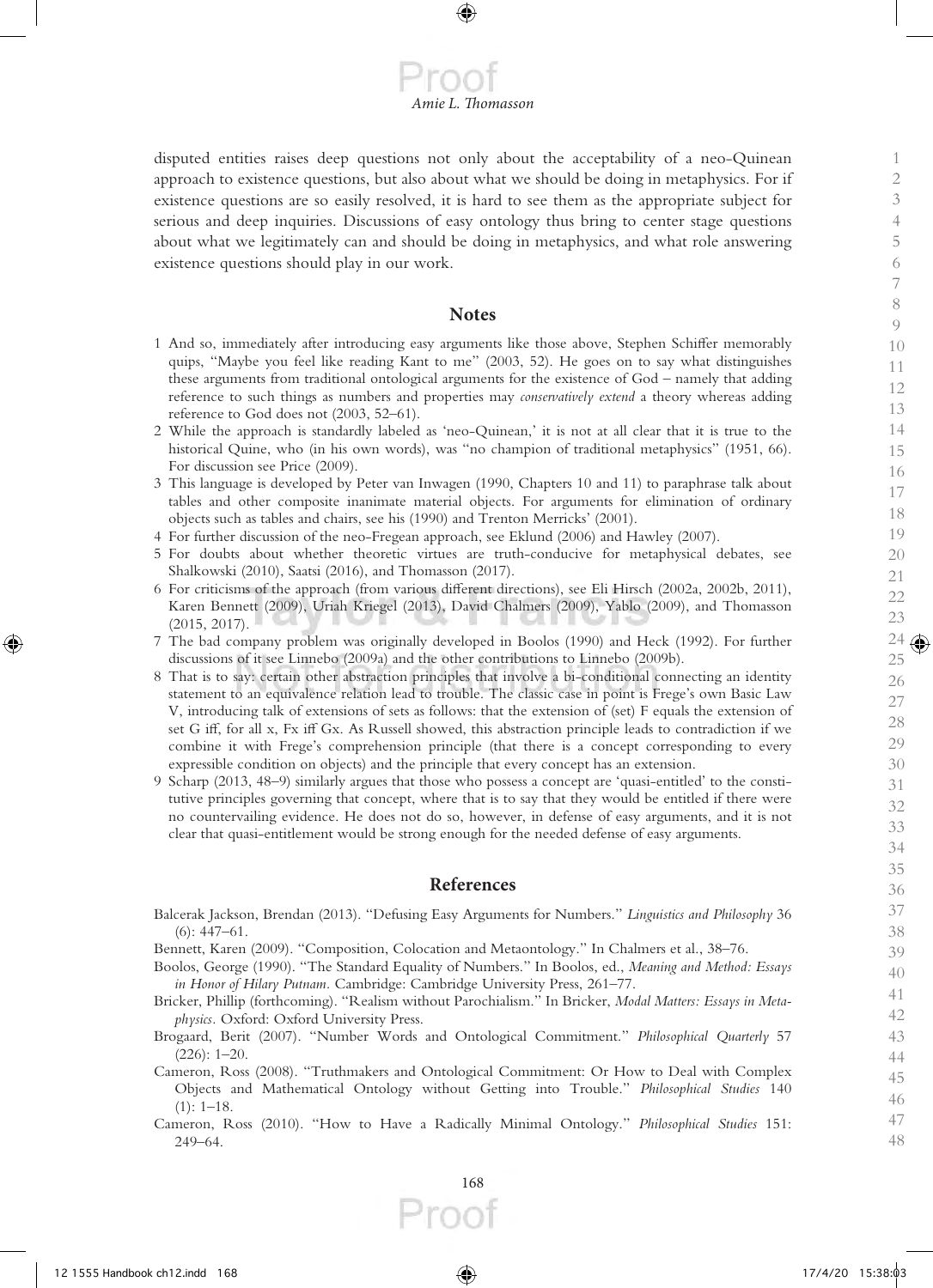Proof

 $\bigoplus$ 

| Carnap, Rudolf (1950/1956). "Empiricism, Semantics and Ontology." In Carnap, Meaning and Necessity,<br>Second Edition. Chicago: University of Chicago Press.                                      |
|---------------------------------------------------------------------------------------------------------------------------------------------------------------------------------------------------|
| Chalmers, David (2009). "Ontological Anti-Realism." In Chalmers et al.                                                                                                                            |
| Chalmers, David, Ryan Wasserman, and David Manley, eds. (2009). Metametaphysics. Oxford: Oxford<br>University Press.                                                                              |
| Dorr, Cian (2007). "There Are No Abstract Objects." In Theodore Sider, John Hawthorne, and Dean                                                                                                   |
| Zimmerman, eds., Contemporary Debates in Metaphysics. Oxford: Blackwell.                                                                                                                          |
| Dummett, Michael (1973/1981). Frege: Philosophy of Language. Second Edition. Cambridge, Massachusetts:                                                                                            |
| Harvard University Press.<br>Eklund, Matti (2006). "Neo-Fregean Ontology." Philosophical Perspectives 20: 95-121.                                                                                 |
| Eklund, Matti (2017). Review of Ontology Made Easy. Notre Dame Philosophical Reviews, February 16, 2017.                                                                                          |
| https://ndpr.nd.edu/news/ontology-made-easy/.                                                                                                                                                     |
| Felka, Katharina (2014). "Number Words and Reference to Numbers." Philosophical Studies 168 (1):<br>$261 - 82.$                                                                                   |
| Fine, Kit (2009). "The Question of Ontology." In Chalmers et al.                                                                                                                                  |
| Frege, Gottlob (1884/1968). The Foundations of Arithmetic. Translated by J. L. Austin. Evanston, Illinois:                                                                                        |
| Northwestern University Press.                                                                                                                                                                    |
| Hale, Bob (2010). "The Bearable Lightness of Being." Axiomathes 20: 399-422.<br>Hale, Bob and Crispin Wright (2001). The Reason's Proper Study: Essays Towards a Neo-Fregean Philosophy           |
| of Mathematics. Oxford: Clarendon.                                                                                                                                                                |
| Hale, Bob and Crispin Wright (2009). "The Metaontology of Abstraction." In Chalmers et al.                                                                                                        |
| Hawley, Katherine (2007). "Neo-Fregeanism and Quantifier Variance." Aristotelian Society Supplementary<br>Volume 81: 233-49.                                                                      |
| Heck, Richard (1992). "On the Consistency of Second-Order Contextual Definitions." Noûs 26: 491-5.                                                                                                |
| Hirsch, Eli (2002a). "Quantifier Variance and Realism." In Ernest Sosa and Enrique Villanueva, eds.,                                                                                              |
| Realism and Relativism. Philosophical Issues 12. Oxford: Blackwell, 51-73.                                                                                                                        |
| Hirsch, Eli (2002b). "Against Revisionary Ontology." Philosophical Topics 30: 103-27.<br>Hirsch, Eli (2011). Quantifier Variance and Realism. New York: Oxford University Press.                  |
| Hofweber, Thomas (2005a). "A Puzzle about Ontology." Noûs 39 (2), 256-83.                                                                                                                         |
| Hofweber, Thomas (2005b). "Number Determiners, Numbers, and Arithmetic." Philosophical Review 114                                                                                                 |
| $(2): 179 - 225.$<br>Hofweber, Thomas (2007). "Innocent Statements and their Metaphysically Loaded Counterparts." Philoso-                                                                        |
| <i>pher's Imprint</i> $7(1)$ : 1–33.                                                                                                                                                              |
| Korman, Daniel (2019). "Easy Ontology without Deflationary Metaontology." In Symposium on Ontology                                                                                                |
| Made Easy. Philosophy and Phenomenological Research 99 (1): 236–43.                                                                                                                               |
| Kriegel, Uriah (2013). "The Epistemological Challenge of Revisionary Metaphysics." Philosopher's Imprint<br>$13(12): 1-30.$                                                                       |
| Linnebo, Oystein (2009a). "Introduction." Synthese 170 (3): 321-9.                                                                                                                                |
| Linnebo, Oystein, ed. (2009b). Synthese Special issue: The Bad Company Problem. 170 (3).                                                                                                          |
| Linnebo, Oystein (2018). Thin Objects: An Abstractionist Account. Oxford: Oxford University Press.<br>Manley, David (2009). "Introduction: A Guided Tour of Metametaphysics." In Chalmers et al.  |
| Merricks, Trenton (2001). Objects and Persons. Oxford: Clarendon.                                                                                                                                 |
| Moltmann, Friederike (2013). "Reference to Numbers in Natural Language." Philosophical Studies 162 (3):                                                                                           |
| 499-536.                                                                                                                                                                                          |
| Paul, Laurie (2012) "Metaphysics as Modeling: The Handmaiden's Tale." Philosophical Studies 160: 1-29.<br>Price, Huw (2009). "Metaphysics after Carnap: the Ghost who Walks?" In Chalmers et al.  |
| Quine, W. V. O. (1948/1953). "On What there Is." In Quine, From a Logical Point of View. Cambridge,                                                                                               |
| Massachusetts: Harvard University Press.                                                                                                                                                          |
| Quine, W. V. O. (1951). "On Carnap's Views on Ontology." Philosophical Studies II (5): 65-71.<br>Quine, W. V. O. (1951/1953). "Two Dogmas of Empiricism." In Quine, From a Logical Point of View. |
| Cambridge, Massachusetts: Harvard University Press.                                                                                                                                               |
| Saatsi, Juha (2016). "Explanation and Explanationism in Science and Metaphysics." In Matthew Slater and                                                                                           |
| Zanja Yudell, eds., Metaphysics and the Philosophy of Science: New Essays. Oxford: Oxford University                                                                                              |
| Press, 163–91.<br>Schaffer, Jonathan (2009). "On What Grounds What." In Chalmers et al.                                                                                                           |
| Scharp, Kevin (2013). Replacing Truth. Oxford: Oxford University Press.                                                                                                                           |
| Schiffer, Stephen (1994). "A Paradox of Meaning." Noûs 28: 279-324.                                                                                                                               |
|                                                                                                                                                                                                   |
| 169                                                                                                                                                                                               |
|                                                                                                                                                                                                   |
|                                                                                                                                                                                                   |

 $\overline{\phantom{a}}$